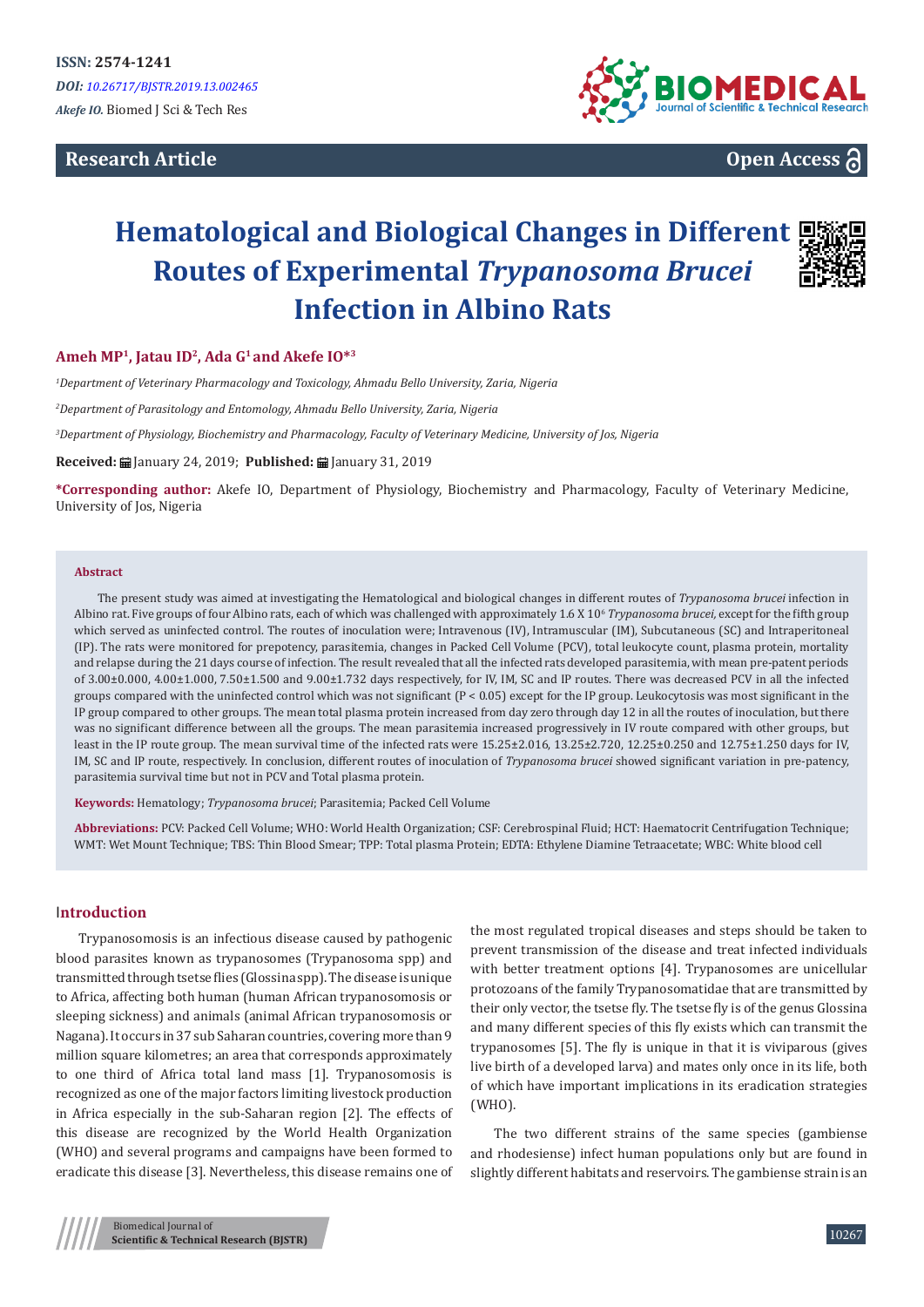anthroponotic strain causing the chronic form of sleeping sickness that transmits from human-to-human and humans' function as the main reservoir [5]. Transmission of the trypanosome begins with the tsetse fly bite that develops an inflammation of the skin known as a chancre. This allows the fly to transmit the metacyclic trypanosomes [6]. Pathogenesis within the human body host is divided in to two stages: the haemolymphatic stage followed by the meningoencephalitic stage. In the haemolymphatic stage, the trypanosome will then enter the lymphatic vessels and bloodstream of the human host [6]. Subsequently in the meningoencephalitic stage, the trypanosome invades the connective tissues and later, the choroid plexus into the brain and Cerebrospinal Fluid (CSF) [6]. The trypanosome transmitted exists in its metacyclic stage where it will undergo binary fission every six hours to form slender forms of the protozoan [6]. Infection of the host only occurs when the protozoan exists in its slender form but can alternate with the nonproliferative stumpy form to transmit back to the vector [6].

# **Materials and Method**

## **Experimental Animals**

Twenty adult rats (*Rattus norvegicus*) were purchased from the animal house of the Department of Veterinary Parasitology and Entomology, Faculty of Veterinary Medicine, Ahmadu Bello University, Zaria, Nigeria for the experiment. The rats were housed in a standard rat cage at the experimental animal house of the Department of Veterinary Parasitology and Entomology, Faculty of Veterinary Medicine, Ahmadu Bello University, Zaria. The animals were allowed to acclimatize for one week during which they were screened for haemoparasitic infections. They were fed throughout the experiment with self-made grower mash and water was supplied ad libitum.

## **The Parasites**

The parasite used was *Trypanosoma brucei* which was obtained from the Department of Parasitology and Entomology, Faculty of Veterinary Medicine, Ahmadu Bello University, Zaria, Nigeria. The parasites were propagated in laboratory rats by intraperitoneal inoculation and monitored until the development of parasitaemia of up to 20-30 parasites per field on wet mount.

#### **Experimental Design**

 The rats were grouped into five groups based on routes of inoculation (Intravenous IV, Intramuscular IM, Subcutaneous SC, Intraperitoneal IP) and uninfected control UC. Each group contain four rats tagged 1-4 namely; IV1-IV4, IM1-IM4, SC1-SC4, IP1-IP4 and then uninfected control UC1-UC4. Prior to the experimental infection, the rats were bled by venupuncture of the retro-orbital vein. The rats were screened for haemoparasites using Haematocrit Centrifugation Technique (HCT), Wet Mount Technique (WMT) and Thin Blood Smear (TBS). The Packed Cell Volume (PCV), Total plasma Protein (TPP), and differential white blood cell count were determined. These were to serve as pre-infection values.

## **Experimental Infection**

Following the development of parasitaemia (20-30 parasites per field) of *Trypanosoma brucei*, the rats were humanely sacrificed, and 4mls of blood collected in a graduated beaker containing salts of Ethylene Diamine Tetraacetate (EDTA) as anticoagulant, and diluted with 5mls of physiological saline solution to attain total volume of 9mls.Using insulin needle each rat from IV, IM, SC and IP groups were inoculated with 0.2mls each of the diluted blood estimated to contain  $1.26 \times 10^6$  parasites per ml of blood [7] using IV, IM, SC and IP routes respectively, while the fifth group served as uninfected control. The experimental animals were allowed to pass through the course of the infection.

## **Collection of Blood Samples**

Blood was aseptically collected from each rat by venipuncture of the retro-orbital vein, 0.1ml of blood was collected at days 6 and 12 post infection meant for determination of packed cell volume, total plasma protein, total leukocytes, parasitaemia using WMT, TBS and HCT. 0.05ml of blood was also aseptically collected from each rat by venupuncture of the central caudal vein every two days post infection until the end of the experiment meant for parasitaemia detection and estimation by TBS and WMT.

# **Parasitaemia Detection and Estimation**

Trypanosomes were detected using wet blood film and parasitaemia were estimated using the rapid "Matching" method described by Herbert and Lumsden [7].

#### **Hematological Examination**

Packed Cell Volume (PCV) and Total White blood cell count (WBC) were determined using the standard microcapillary haemocytometric methods, respectively, as described by Jain 1986).Total plasma protein was determined using a refractometer method (Coulter Electronics, earts England) as described by Kerr [8].

#### **Monitoring**

The parasitemia of infected rats were checked every 3 days intervals post inoculation for 12 days by doing wet mount and HCT. The wet mount was observed under X 40 magnification, and the HTC was observed under XI0 magnification with oil immersion. TBS was done for every positive result and observed under XI00 magnification. PCV was determined at days 6 and 9 post infection using microhematocrit capillary tube, microhematocrit centrifuge and microhematocrit reader to read the result. The experiment lasted for a period of 21 days post infection.

#### **Statistical Analysis**

The values of the PCV, WBC, parasitemia and total plasma protein of each group of the animals were summarized as mean ± SEM. Variation among mean values was evaluated by variance (ANOVA). Values of P < 0.05 were considered statistically significant, version 4.0 of graph pad prism was used for the statistical analysis of data.

10268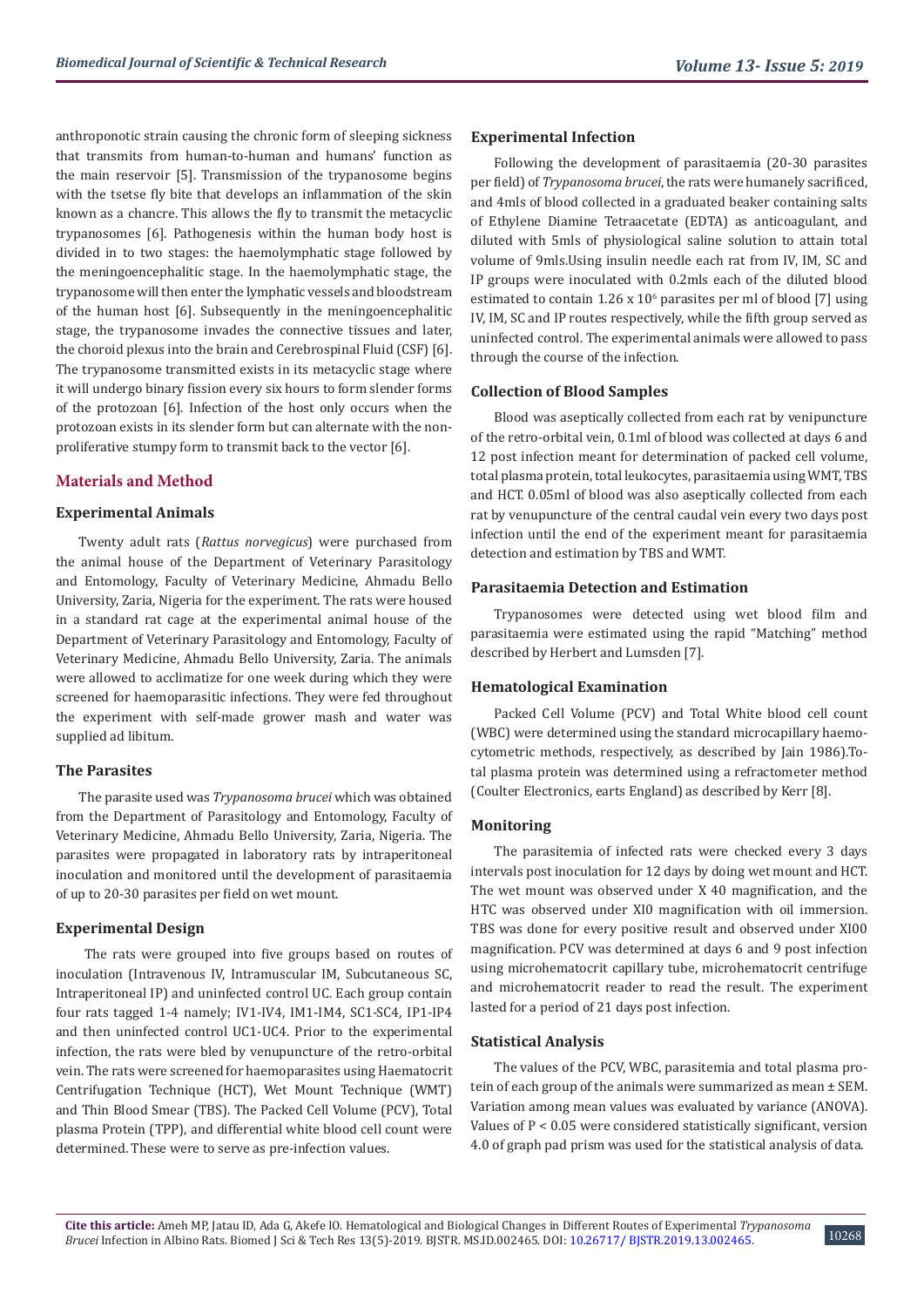## **Results**

The results of this study showed that rats (*Rattus norvegicus*) are susceptible to experimental infection with *Trypanosoma brucei* by different routes of inoculation with mean pre-patent periods of 3.00±0.000, 4.00±1.000, 7.50±1.500 and 9.00±1.732 days respectively for the IV, IM, SC, and IP. There was increase in mean parasitaemia for the entire group which was statistically significant. This difference was most for the IV group and least for the IP group (P<0.05).There was no statistically significant difference in mean PCV for the entire group, except for the IP group (P<0.05). There

was increase in mean total plasma protein at the initial stage, which decreases at the later stage of infection, but there was no statistical difference for the entire group except for the IP group (P<0.05). There was slight increase in mean total WBC for the entire, but there was no statistically significant difference between the groups. Mean survival time of infected rats was 15.25±2.016, 13.25±2.720, 12.25±0.250, 12.75±1.250 for the IV, IM, SC and IP respectively which has no statistical difference between the groups. On TBS done for every positive result, all the three forms of the parasites (*T. brucei*) i.e slender, intermediate and stumpy forms were observed (Tables 1-5).

**Table 1:** Mean Parasitemia (Parasites per field) ± SEM of experimentally infected rats with *Trypanosoma brucei* via different routes and uninfected control.

| Group | Day 0            | Day 3            | Day 6            | Day 9            | Day 12           |
|-------|------------------|------------------|------------------|------------------|------------------|
|       | $0.00 \pm 0.000$ | $0.75 \pm 0.479$ | $2.33 \pm 1.202$ | $3.33 \pm 1.202$ | $5.33 \pm 0.667$ |
| B     | $0.00 \pm 0.000$ | $0.50 \pm 0.289$ | $2.33 \pm 0.667$ | $3.00 \pm 0.577$ | $4.33 \pm 0.882$ |
| ◡     | $0.00 \pm 0.000$ | $0.00 \pm 0.000$ | $1.00 \pm 0.408$ | $2.33 \pm 0.333$ | $3.33 \pm 0.333$ |
|       | $0.00 \pm 0.000$ | $0.00 \pm 0.000$ | $1.00 \pm 0.408$ | $1.25 \pm 0.479$ | $2.33 \pm 0.333$ |
| UC    | $0.00 \pm 0.000$ | $0.00 \pm 0.000$ | $0.00 \pm 0.000$ | $0.00 \pm 0.000$ | $0.00 \pm 0.000$ |

Key:  $A = IV$ ,  $B = IM$ ,  $C = SC$ ,  $D = IP$ ,  $UC = Uninfected control$ .

**Table 2:** Mean PCV (%) ± SEM of experimentally infected rats with *Trypanosoma brucei* via different routes and uninfected control.

| Group | Day 0             | Day 6             | Day 12            |
|-------|-------------------|-------------------|-------------------|
| А     | 49.75±1.797       | $44.25 \pm 2.810$ | $45.50 \pm 3.500$ |
| R     | 49.00±1.225       | $51.25 \pm 2.016$ | 51.00±1.528       |
|       | $52.25 \pm 2.995$ | 49.00±2.708       | $40.33 \pm 2.963$ |
| D     | $49.25 \pm 0.750$ | $42.25 \pm 1.315$ | 39.00±1.528       |
| UC    | $42.50 \pm 1.756$ | $42.25 \pm 1.315$ | $41.50 \pm 1.190$ |

Key:  $A = IV$ ,  $B = IM$ ,  $C = SC$ ,  $D = IP$ ,  $UC = Uninfected control$ .

**Table 3:** Mean TPP (g/dL) ±SEM of experimentally infected rats with *Trypanosoma brucei* via different routes and uninfected control.

| Group | Day 0             | Day 6             | Day 12            |
|-------|-------------------|-------------------|-------------------|
| А     | $6.65 \pm 0.4787$ | $7.75 \pm 0.2500$ | 7.55±0.6185       |
| B     | $6.90 \pm 0.5447$ | $7.20 \pm 0.3055$ | $6.40 \pm 0.3055$ |
|       | $5.70 \pm 0.2082$ | $6.90 \pm 0.1291$ | $6.33 \pm 0.7688$ |
| D     | $6.30 \pm 0.1915$ | $7.00 \pm 0.000$  | $6.47 \pm 0.2667$ |
| UC.   | $6.40 \pm 0.7439$ | $6.43 \pm 0.6613$ | $6.45 \pm 0.2667$ |

Key:  $A = IV$ ,  $B = IM$ ,  $C = SC$ ,  $D = IP$ ,  $UC = Uninfected control$ .

**Table 4:** Mean WBC (X 10<sup>9</sup>/L) ± SEM of experimentally infected rats with Trypanosoma brucei via different routes and uninfected control.

| Group | Day 0              | Day 12             |
|-------|--------------------|--------------------|
|       | $3.075 \pm 0.5186$ | $5.367 \pm 1.7950$ |
|       | 3.250±0.8770       | $8.050 \pm 2.0500$ |
|       | $5.075 \pm 1.1880$ | $9.400 \pm 6.3740$ |
|       | 3.700±0.2380       | 8.333±2.8620       |
| UC    | $4.000 \pm 0.8124$ | $3.275 \pm 0.2869$ |

Key:  $A = IV$ ,  $B = IM$ ,  $C = SC$ ,  $D = IP$ ,  $UC = Uninfected control$ .

**Table 5:** Mean survival time (days) ± SEM post infection of rats experimentally infected with *T brucei* via different routes.

| Group | <b>Survival Time Post Infection (Days)</b> |
|-------|--------------------------------------------|
|       | $15.25 \pm 2.016$                          |
| R     | 13.25±2.720                                |
|       | $12.25 \pm 0.250$                          |
|       | $12.75 \pm 1.250$                          |

Key:  $A = IV$ ,  $B = IM$ ,  $C = SC$ ,  $D = IP$ .

#### **Discussion**

The influence of infective dose was eliminated in this study by inoculating approximately the same number of the parasite [9]. The shortest pre-patent periods are in the IV route group compared to IM, which is shorter than SC route group and shortest in IP route showing that IV group established patent parasitemia earliest, followed by IM group, then SC and latest in IP route group. This could be due to direct inoculation of the infected blood into the vein making the parasites present in the blood some hours post inoculation for the IV group, for the IM route it could be due to major blood vessel in proximity to the muscle injected, but for the SC group it will take more time for the parasites to get into systemic circulation and most time for the IP group. The observed fall in PCV in the infected animals in the present study coincide with patency of infection. This is in agreement with the previous records of Trypanosoma evansi infections [10-12] and it strongly suggests that the presence of live trypanosomes in circulation and the level of parasitemia may be responsible for the development of anemia [13]. Anemia in trypanosome-infected animal is consistent and determines the severity of infection [14]. However, this study showed that, the fall in PCV in the entire group were not statistically significant, except for the IP group.